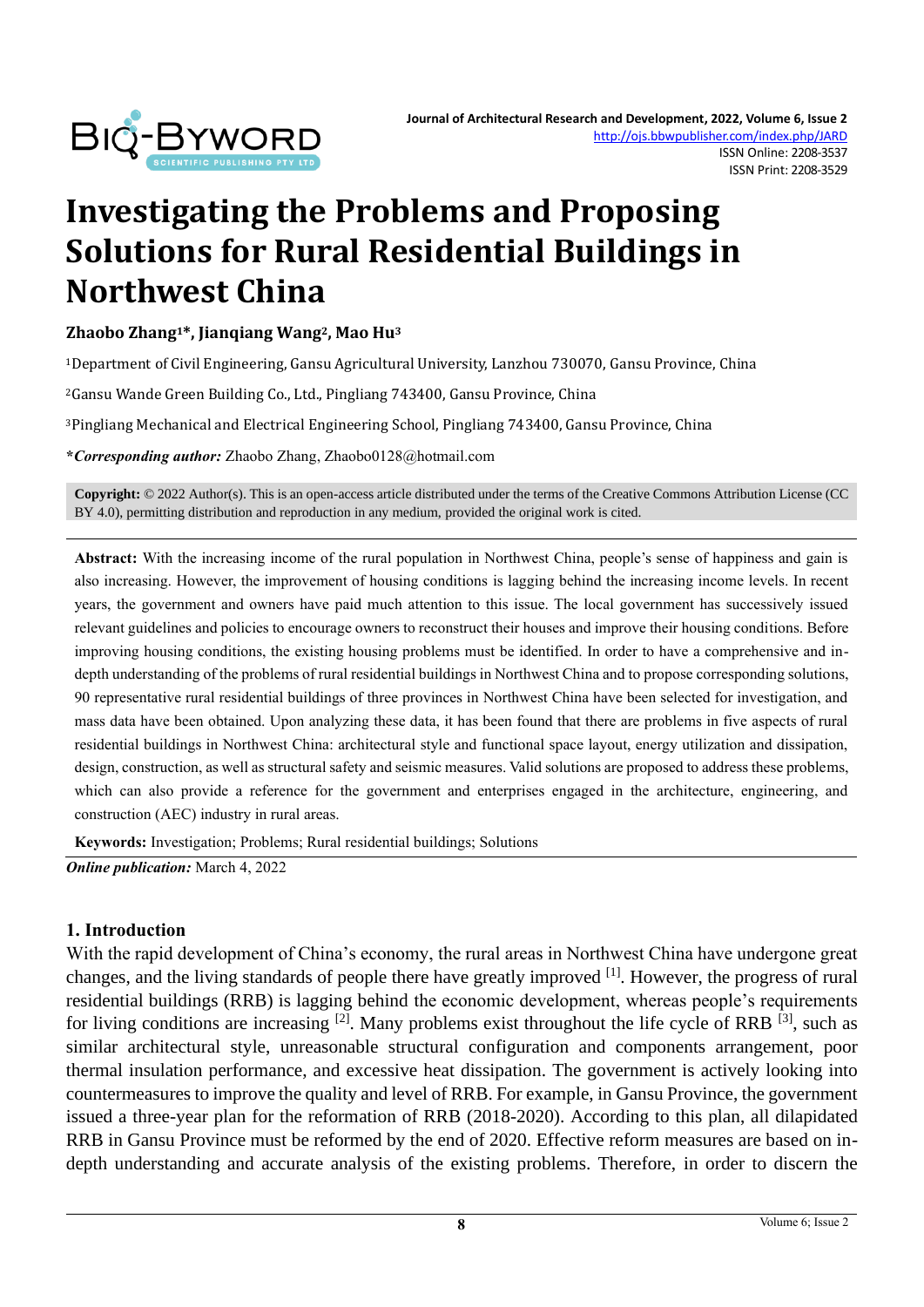problems existing in RRB in Northwest China and propose effective solutions, so as to provide a reference for the government and enterprises who are engaged in the AEC industry in rural areas, an investigation on 90 RRB (90 samples) in 9 counties in Gansu Province, Ningxia Hui Autonomous Region, and Shaan Xi Province in Northwest China have been carried out, and mass data have been obtained. After analyzing the data, it is found that there are five types of problems of RRB in terms of architectural style and functional space layout, design, construction, energy utilization and dissipation, as well as structural safety and seismic measures. Constructive solutions, aiming at above problems, are proposed in this paper. This paper is arranged as follows: the discussion on investigation plan, followed by the investigation results and the problems; the fourth part discusses the solutions, and the conclusion is presented in the final section.

## **2. Investigation plan**

## **2.1. Investigation content**

## **2.1.1. Overall situation of the residents and their RRB**

The investigation of this theme consists of four parts.

- (1) The overall architectural style and the characteristic architectural style.
- (2) The family status and the basic information of selected RBB.
- (3) The layout of RRB in yard and the functional space layout of RRB.
- (4) The reform demands of the residents.

### **2.1.2. Energy utilization and dissipation**

This part comprises of thermal source, cooking heat source, materials and heat-insulation technology of walls, roofs, and windows, as well as the utilizing situation of renewable energy technology.

#### **2.1.3. Design**

This part aims to investigate whether the selected RRB has been designed properly.

#### **2.1.4. Construction**

This part aims to evaluate the professionalism of construction workers and construction technologies.

#### **2.1.5. Structural safety and seismic measures**

This part aims to investigate the structural configuration of RRB and the problems in RRB components. The seismic measures of RRB will also be evaluated.

#### **2.2. Investigation method**

The investigation methods included interviews, measurements, questionnaires, sketches, and data analysis. The interviewees comprised of two groups: officers from Housing and Urban-Rural Development Bureau (**Figure 1**), and the village committee staffs and owners of investigated RRB (**Figure 2**). The measurements included ruler measurement and UAV measurement. The designed questionnaires were filled by the owners during the interview, while the house plan and elevation of RRB was drawn by the investigators by hand. For data analysis, drawings and information from the interview were first collated; then, the questionnaire data were entered into the database, and finally, analysis was done.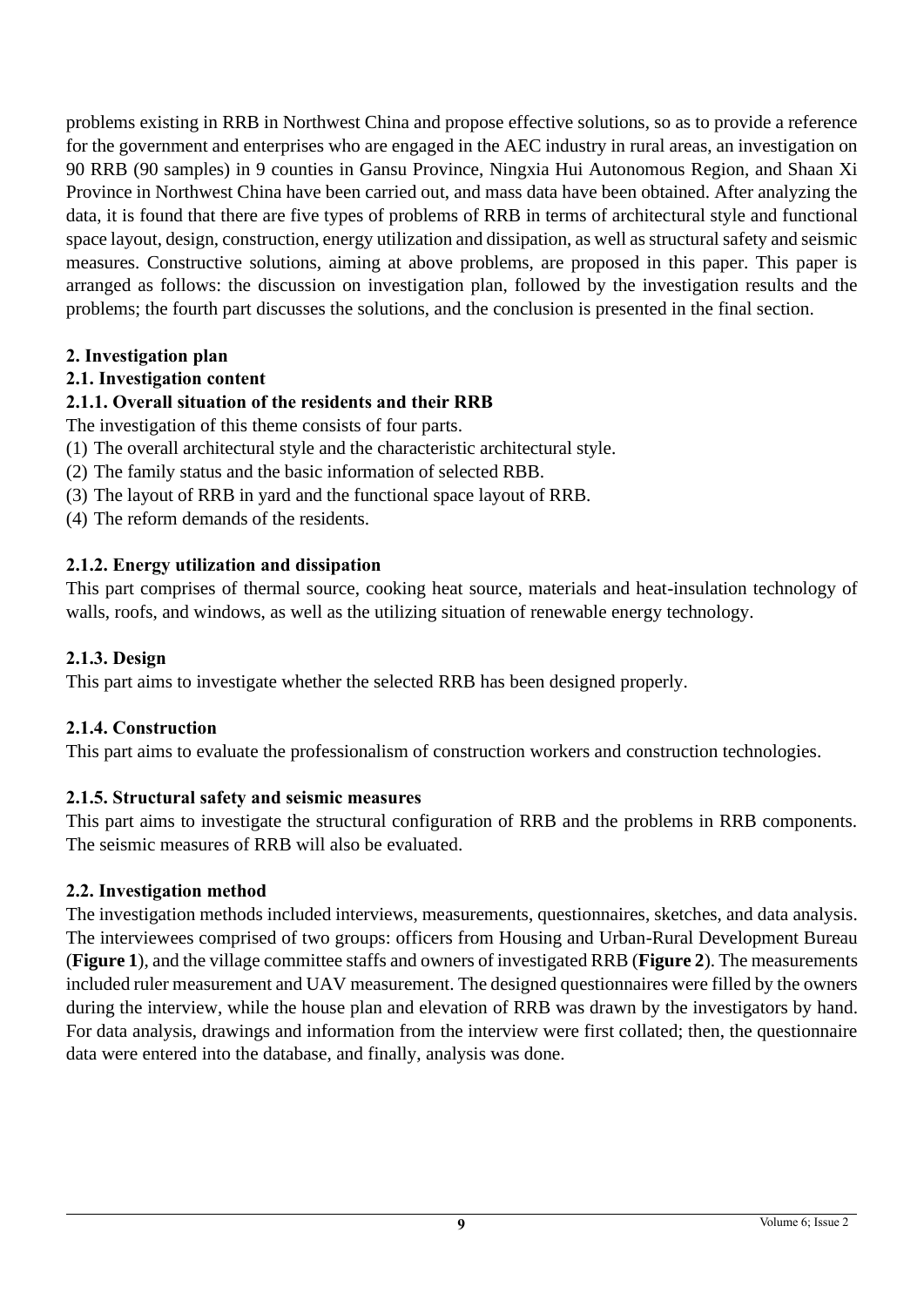

**Figure 1.** Interviewing the officers **Figure 2.** Interviewing the owners



#### **3. Investigation results**

#### **3.1. Family status and overall situation of RRB**

Among the samples, 69.5% have a household size of more than 5 people. Samples with per capita living area less than 25 square meters accounted for 38.6%, which is far less than the national average per capita living area of 40.8 square meters  $^{[4]}$ . The source of family income is mainly from farming and out-migrant work, in which the proportion is 53.5%. In terms of construction time and the willingness to reconstruct, 37.8% of the samples have been built before 2000, and 40% of the owners have the aspiration to reconstruct their houses.

From the perspective of architectural style and feature, the construction materials of RRB built in the past 10 years were mainly reinforced concrete and masonry, resulting in monotonic architectural styles and a high degree of similarity. However, preserved architectural styles that represent regional cultural characteristics (**Figure 3** and **Figure 4**) face the risk of being lost. The reason is that in the mind of the majority of owners, the RRB constructed with soil and wood, which have been used for several generations, no longer conform to the characteristics of the current era. With the increasing income of owners, the unwillingness to use outdated soil and wood as construction materials is more prevalent; instead, they are more willing to use stronger and modern brick-concrete and cast-in-place reinforced concrete structures.

In terms of functional space layout, halls are habitually used as central functional space, bedrooms, kitchens, utility rooms, etc. Sometimes, they are endowed with various functions, including reception, cooking, dining, and living, at the same time, which is far beyond their functional load. The spatial arrangement of different functional areas reflects casualness. For example, agricultural production space and residential space are interlaced, while private space and public space are used interchangeably. In addition, samples that show a loss of function, such as those that do not have space for daily personal cleanliness, can only be arranged arbitrarily at the corridors or aisles.



**Figure 3.** RRB with cultural characteristics **Figure 4.** RRB with cultural characteristics

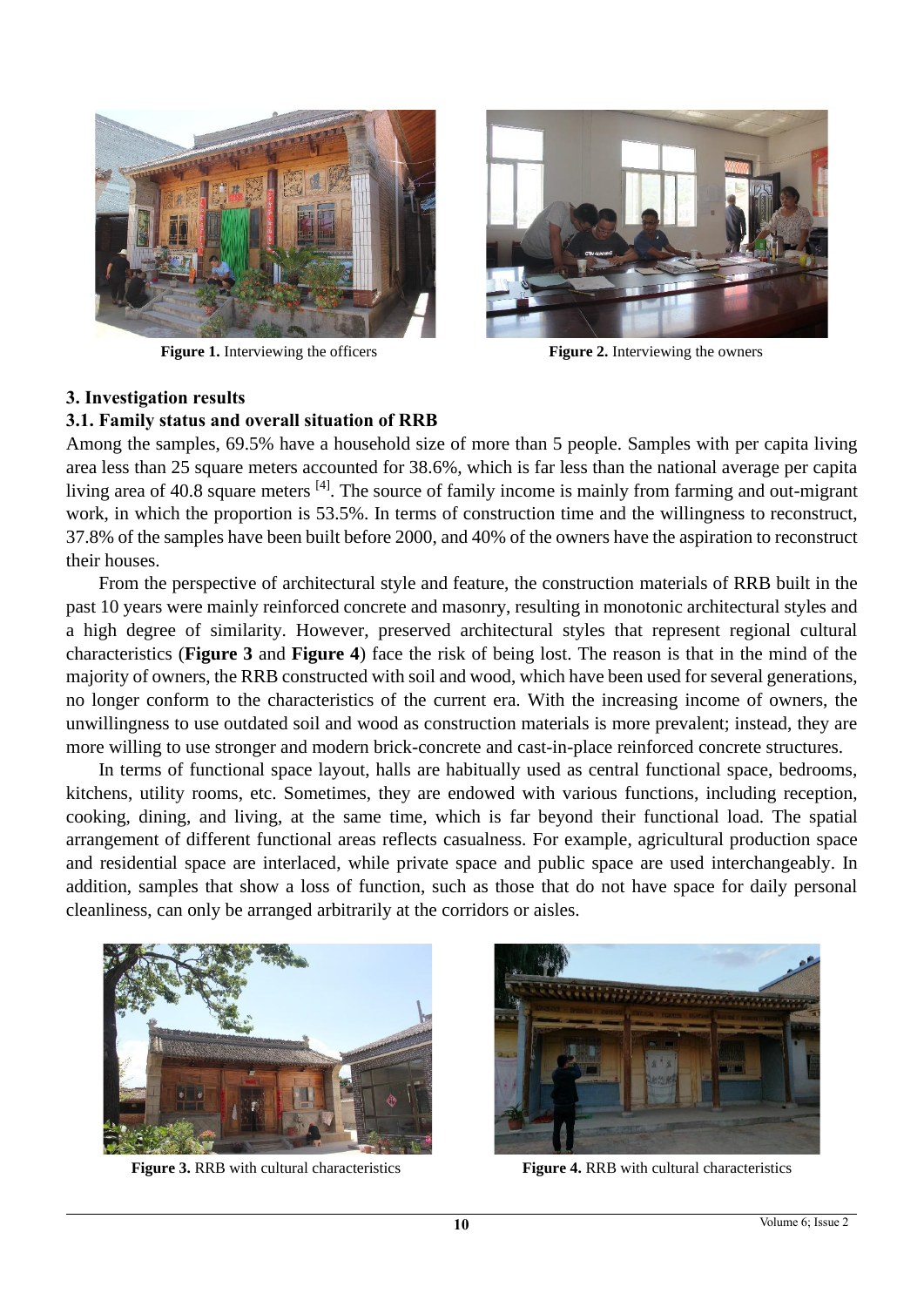## **3.2. Energy utilization and dissipation**

Among all the samples, only 3.6% have thermal insulation measures. In evaluating the air tightness of doors and windows, three different levels were used: "good," "okay," and "poor." Doors with "okay" air tightness accounted for 43.4%, while those with "poor" air tightness accounted for 48.2%; windows with "okay" air tightness accounted for 55.3%, while those with "poor" air tightness accounted for 34.1%. Overall, the thermal insulation effect of RRB is not optimistic. The energy for cooking is mainly from coal and firewood, accounting for 34.5% and 66.7%, respectively. Among the samples, 88.4% use coal and "soil kang" (a kind of bed, made of adobe) as their heating source in winter. During the investigation, only one renewable energy source (solar energy) is found, which is used for bathing. The proportion of RRB equipped with solar bathing device is 38.4%.

In general, coal is the main energy source of RRB. The amount of energy usage and heat dissipation of RRB is high owing to its inefficient heating systems, extensive energy using patterns, outdated construction techniques, large shape coefficient, and wrong floor plans. The reasons for these problems are discussed below.

- (1) The awareness of energy conservation among the owners and construction workers is poor as they do not possess knowledge of energy-saving techniques. The thermal insulation measures of walls, roofs, and windows are only based on previous construction experiences. The lack of theoretical and technical support results in serious energy waste and poor energy-saving effect of RRB.
- (2) The high thermal conductivity of envelope material leads to bad thermal insulation performance. "Okay" or "poor" air tightness of most doors and windows as well as the unqualified thickness of the outer wall of most samples result in serious heat loss.
- (3) The usage rate of renewable energy is very low. In addition to solar energy, terrestrial heat energy, biomass energy, and wind energy suitable for architecture heating have not been utilized.

### **3.3. Design**

In terms of design, 89% of the samples have been designed by the owners themselves (namely, independent design), with only 6.1% being designed by design companies. Independent design means that there is no design drawings or formal design drawings to guide the construction. The design drawings of RRB are derived from two sources: (1) general-purpose drawing set; (2) drawings designed by formal design companies. No owners are willing to buy drawings from design companies because the fees are far beyond their expectations when the total investment exceeds 200,000 yuan. If the general-purpose drawing set is used, it will probably be revised by the owner during the construction stage. In this case, safety, function, and livability of RRB will all be affected, which is unacceptable from a professional perspective. From the owner's point of view, the revision of the general-purpose drawing set is reasonable because the types of drawings are limited, and they do not meet the needs of every owner. In addition, the safety coefficient of the general-purpose drawing set usually takes a large value, so the amount of steel bars and concrete will increase, and the cost will exceed the owner's expectations.

### **3.4. Construction**

There are two types of teams that are involved in RRB construction. The first team consists of the owner's family members, relatives, and neighbors, accounting for 66.7%. The other team consists of small contractor teams that are active in the rural construction market in recent years to carry out all-contract or half-contract construction work, accounting for 33.3%. These two types of teams are usually temporarily formed, without qualifications, construction drawings, and professional technicians. They are not systematically trained, and they only have minimal understanding about structural stress, quality management, and geological conditions. The seismic requirement and rule of fire protection may be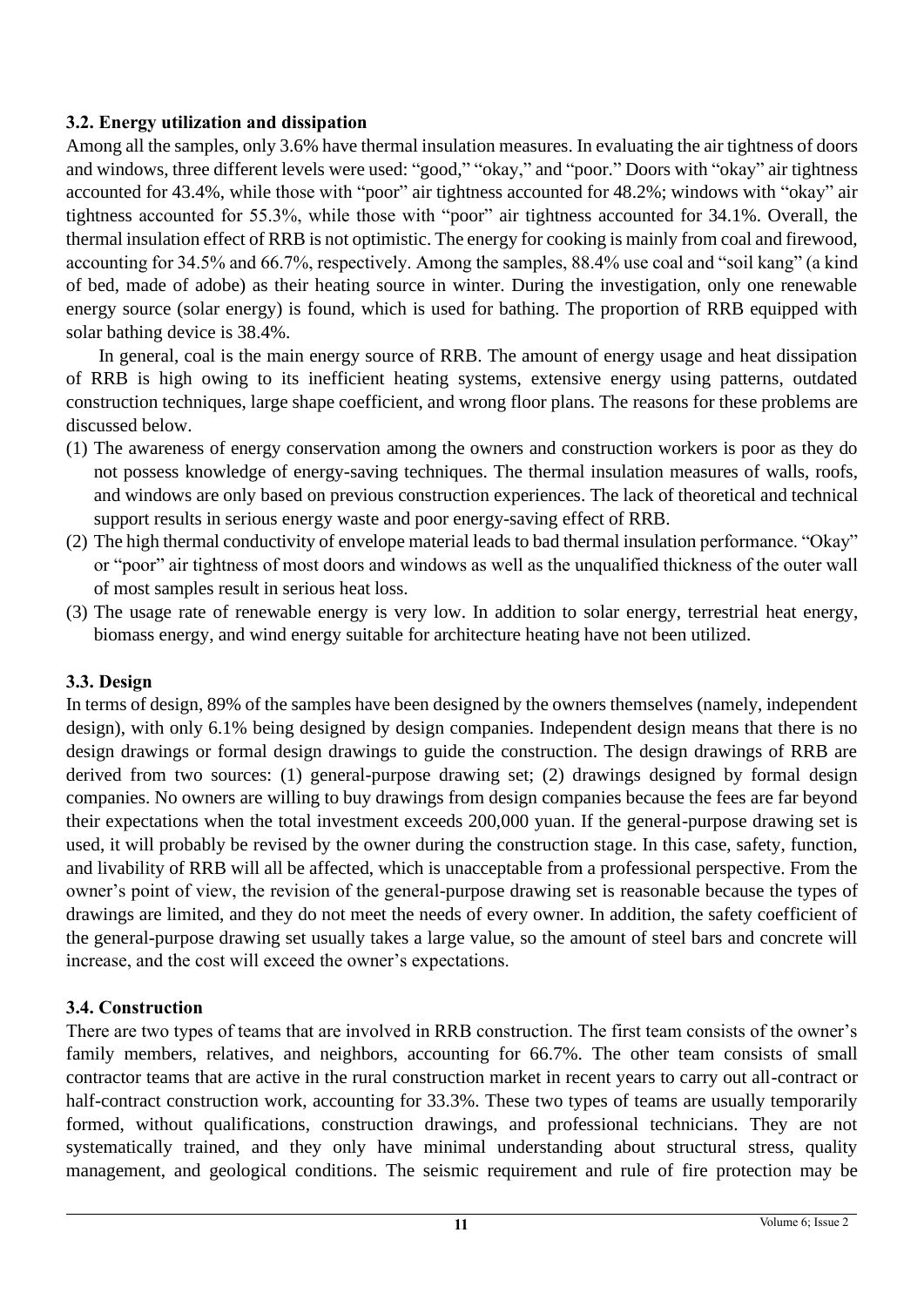neglected. In addition, their construction technology is not professional or systematic, relying entirely on experience, or even copying the working flow of other companies. In that case, the quality and safety of construction projects cannot be guaranteed. At times, potential safety hazards occur when the owner conducts construction site selection. For example, due to space limitations and construction misconceptions, the possibility of constructing RRB in areas with poor geology or instigating large changes in topography may occur. Some construction teams do not properly treat the foundation or do not even treat the foundation before construction; at times, the treatment materials used are quite simple, which will lead to problems, such as uneven settlement of foundation.

With the acceleration of urban-rural integration process, restaurants, agritainment tourism, homestay inns, and other consumption industries are rising in rural areas [5]. Many owners have renovated their houses and rechristened them as business premises, adding floors and expanding their houses as they wish. Voluntary removing the walls and drilling holes by the owners themselves are commonly seen.

#### **3.5. Structural safety and seismic measures**

Among all the samples, RRB in the form of "masonry-concrete" structure is the most common, accounting for 53.7%, followed by "masonry-wood," "masonry-soil," and "soil-wood" structures. "Masonry-soil" structure refers to structure with walls made of raw soil and masonry. It includes three forms: "front masonry and back soil," "top soil and bottom masonry," "one side masonry and three sides soil." The inconsistency in structural form weakens the occlusal relationship between vertical and horizontal walls, which eventually leads to wall cracking even the collapse of the structure. Samples with seismic measures accounted for 52.3%, whereas samples without seismic measures accounted for 47.7%. Seismic measures here mainly refer to ring beams and constructional columns, which only appear in masonry-concrete structure.

Wall cracking and the regaining of moisture in the walls and foundation are the most common problems of RRB. These problems are caused by improper treatment during construction or interior decoration. For example, poor-quality waterproofing leads to downward infiltration of rainwater, causing the walls to regain moisture. At times, due to poor construction quality of a foundation, groundwater infiltrates upward and is absorbed by the wall. The moisture regained by the wall will not only damp the indoor air, but also cause molding and peeling of the decorated wall.

### **4. Solutions**

In terms of design, the government, industry, and enterprises should strengthen research and the compilation of the general-purpose drawing set. The drawing set should cover various types of RRB, and the design of the architectural style should be attempted based on the type and size of the family. In this way, it does not only ensure the valid functional space of RRB and meet the needs of different types of families, but also the structural safety and seismic performance of RRB; in addition, many problems of RRB can also be avoided.

In regard to construction, the government should train more qualified rural migrant workers. By training qualified rural migrant workers, it is possible to ensure the management and construction quality of RRB; on the other hand, it will help solve the unemployment issue of rural surplus labor. When the rural surplus labor is trained as qualified workers, the cost of self-constructed RRB will definitely drop.

For different types of RRB, while focusing on material and structural composition of thermal insulation layer, thermal insulation and energy-saving technologies should be developed for walls, roofs, doors, and windows. In consideration of the economy, applying mature thermal insulation and energy-saving technologies in RRB may help reduce energy dissipation and save heating costs for owners. These suggestions also offer solutions for the Chinese government to achieve the goal of "carbon peak" and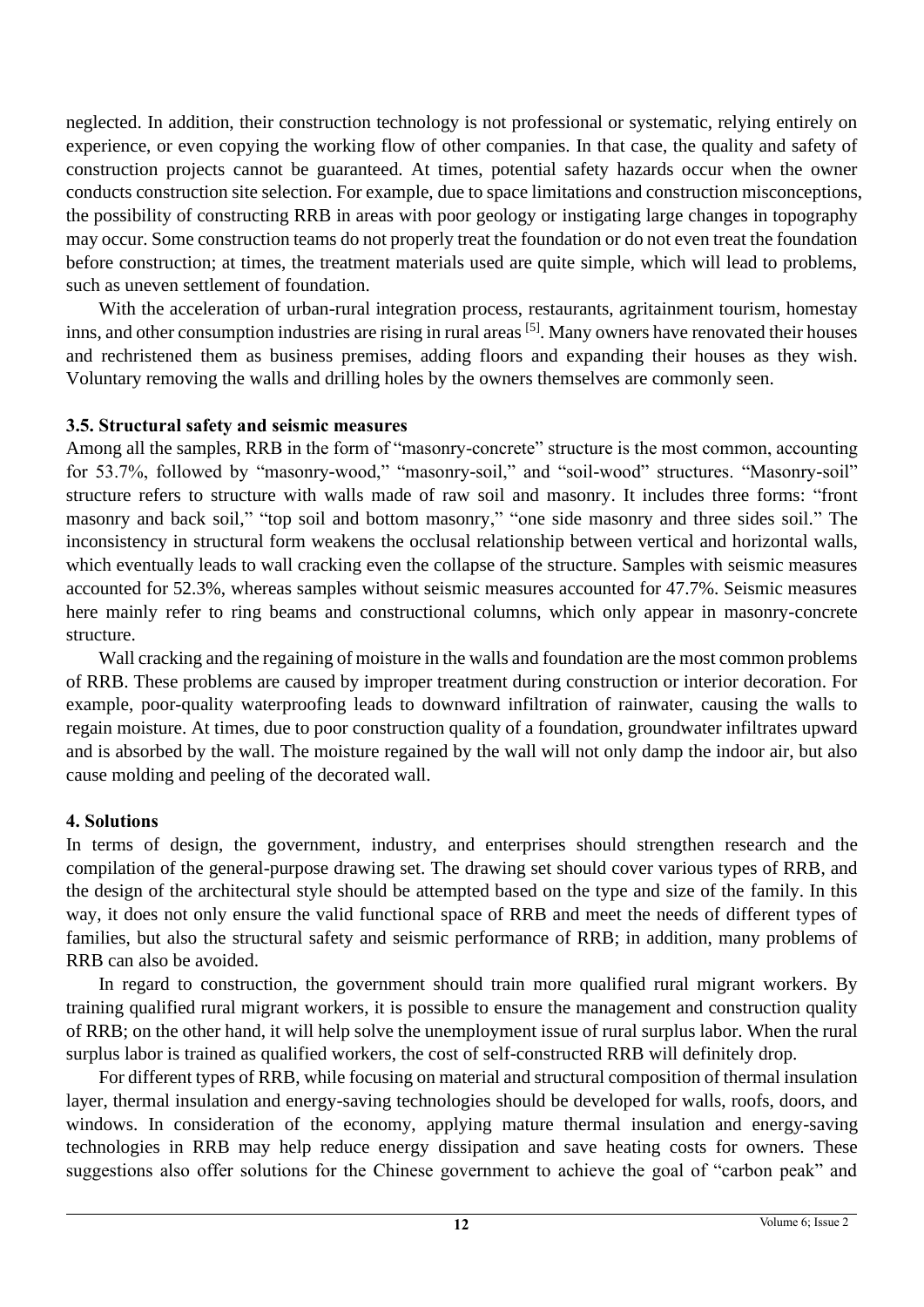"carbon neutralization." Increasing the application rate of clean and renewable energy in rural areas, including photovoltaic technology, ground source heat pumps, and biomass, may be beneficial. The key to a successful application of clean energy is reducing its cost. The support of government policies is also a critical factor.

For wall cracking, it is necessary to measure the width and depth of the crack as well as analyze the cause of the crack; then, effective measures should be taken to deal with it. Methods such as carbon fiber cloth repair, low pressure glue injection, and sealing after filling are all feasible. In regard to moisture regain, based on analyzing the reasons, the following two methods can be used: for traditional RRB, under the premise of good construction quality of the moisture barrier, existing moisture-proof measures can be utilized; for new types of RRB, such as light steel structure, above-ground foundation, such as screw piles, can be used to raise the foundation of RRB.

## **5. Conclusion**

Based on the investigation data, this paper analyzes the problems existing in the architectural style, energy utilization and dissipation, design, construction, as well as the structural safety of RRB in Northwest China. In light of these problems, reasonable solutions have been suggested. The problems found and the solutions proposed have important reference value for the government, enterprises, universities, and scientific research institutes engaged in the design, construction, planning, and research of RRB. Follow-up work will first focus on the research of thermal insulation and energy-saving technologies of RRB. Second, with the government's cooperation, the training mode of rural migrant workers will be developed to improve the construction and management quality of RRB.

## **Funding**

2021 Ministry of Housing and Urban-Rural Development Science and Technology Project (Project Number: 2021-k-154); Gansu Agricultural University Sheng Tongsheng Science and Technology Innovation Fund Project (Project Number: GSAU-STS-2018-33).

## **Disclosure statement**

The authors declare no conflict of interest.

## **Author contributions**

Zhaobo Zhang conceived the idea, performed the analytical work, and wrote the paper; Jianqiang Wang and Mao Hu performed the investigation.

# **References**

- [1] He C, Cui W, 2018, Rural Poverty Reduction Effect of Urbanization: Theoretical Mechanism and Empirical Test. Economic Science, 2018(4): 89-102.
- [2] Wei L, Zhang J, 2018, The Evolution and Prospect of China's Rural Livelihood Policies in the Past 40 Years of Reform and Opening-Up: An Quantitative Analysis of Policy Texts Based on the No. 1 Central Documents. Journal of Lanzhou University, 2018(5): 91-101.
- [3] Zhou L, Wu R, Dong Z, 2020, Investigation and reflection on Current Situation of Seismic Performance of Rural. Building Structure, 50(14): 86-90.